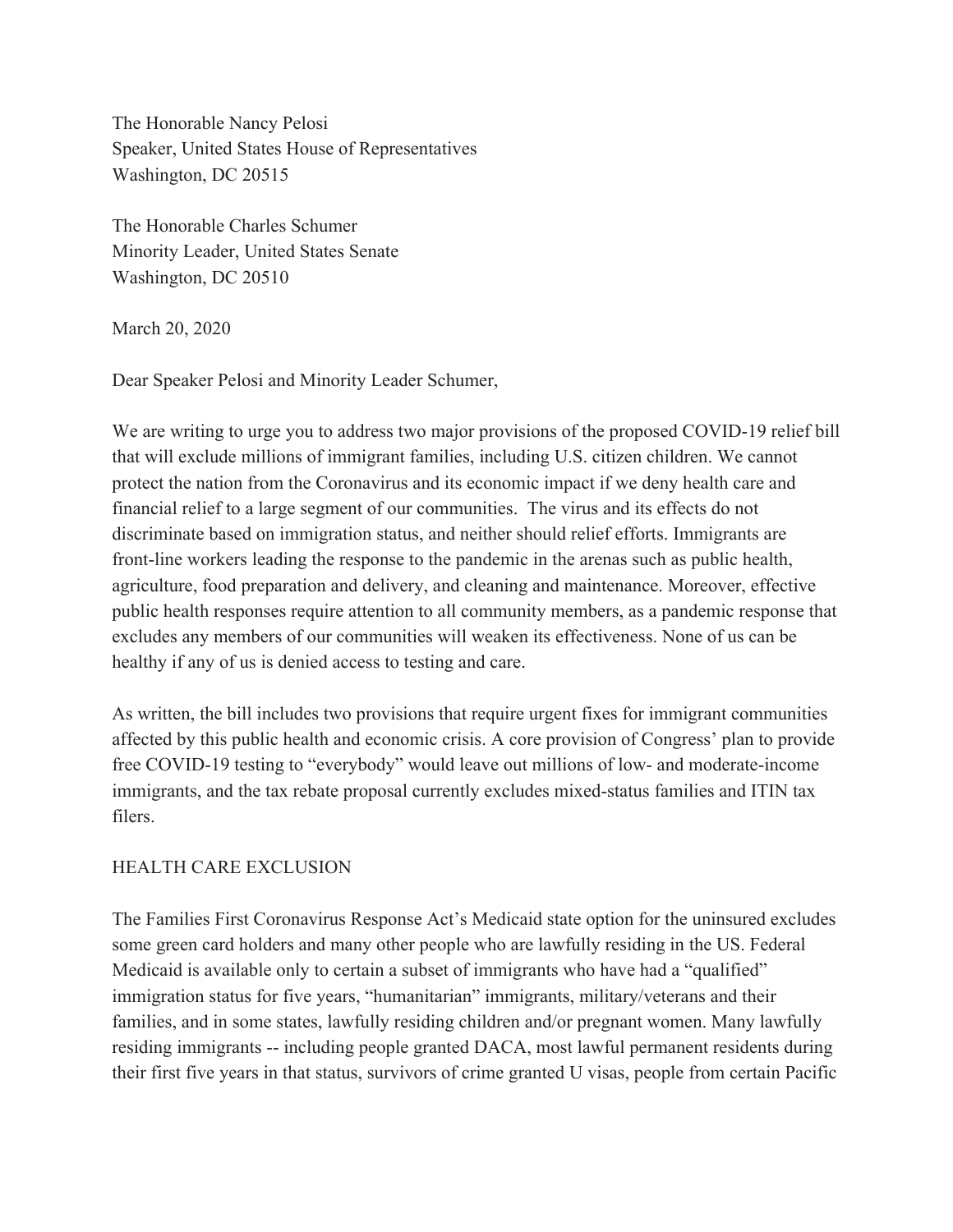Island nations, and people with TPS--along with those without status, are ineligible for federal **Medicaid** 

SOLUTION: Revise section: Emergency Medicaid for Suspected COVID-19 Infections

Ensure that during this public health emergency, testing and treatment of health conditions is provided by Medicaid for all who need it, regardless of their immigration status.

## TAX REBATE EXCLUSION

The proposed bill leaves out tax filers who have worked and earned income like other taxpayers covered by this bill by excluding households whose tax returns include taxpayers or children who file with an Individual Taxpayer Identification Number (ITIN). These families include U.S. citizen children and spouses who are also harmed by the COVID-1 crisis. This exclusion of mixed-status families and individual ITIN filers is both deeply unfair and will exclude families hardest hit by this emergency. It could also make it more difficult to ensure that families can shelter in place, to protect public health.

To fully address this crisis and the economic hardships that people will endure, we need to treat all workers who have contributed to the economy and are also devastated by this economic downturn.

## SOLUTION: Amend Relief for Individuals, Families, and Businesses Title I: Rebates and Other Individual Provisions

Ensure that all persons who file taxes with a Social Security Number or other individual taxpayer number as defined under 26 U.S.C. 6109 can apply for the rebate.

Thank you for your leadership in these challenging times.

Sincerely,

1,000 Days AACI **ACCESS** ACLU of NY ACLU People Power Fairfax Action NC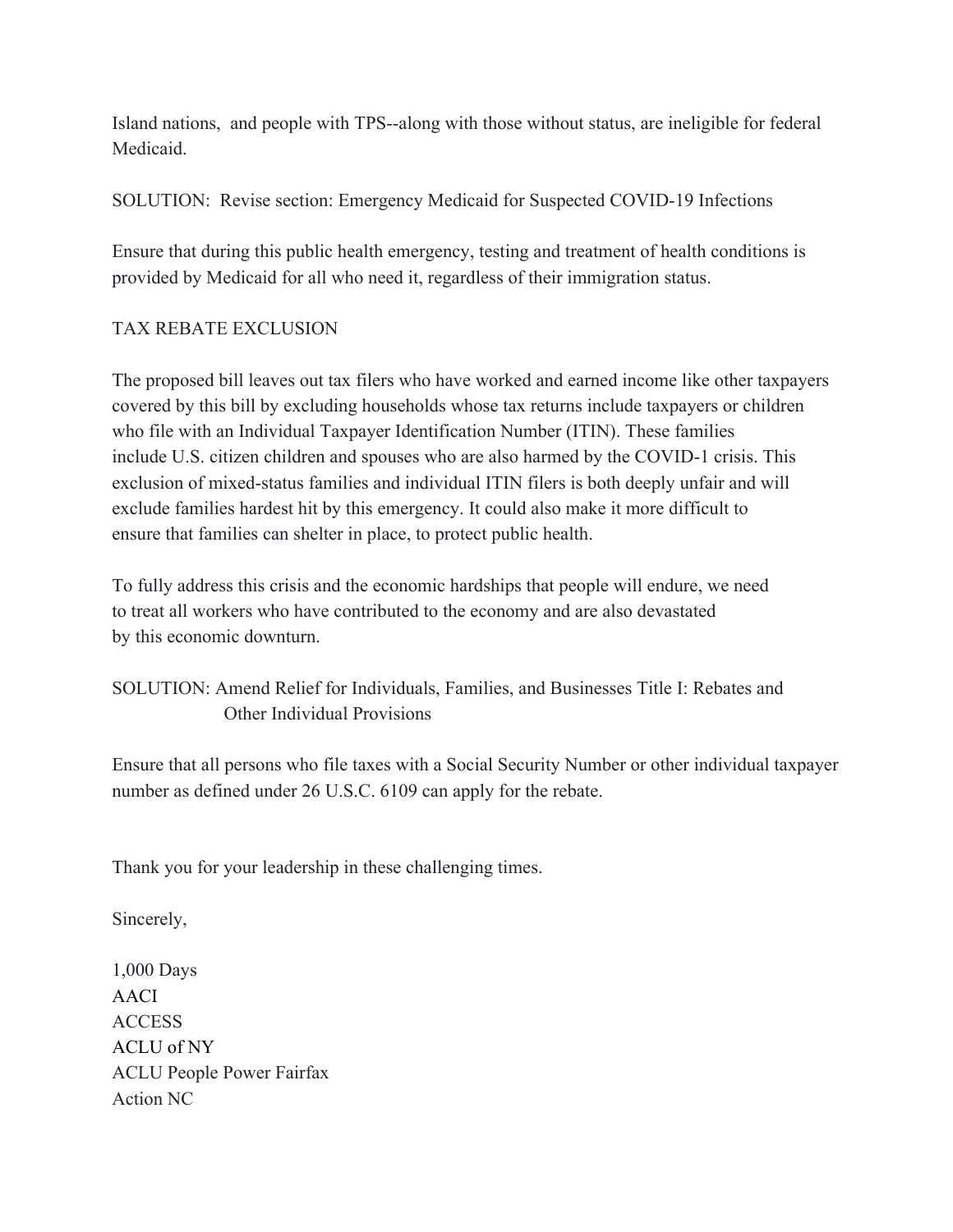Adelante Alabama Worker Center ADL (Anti-Defamation League) Adoptees for Justice Advocates for Basic Legal Equality, Inc. Advocates for Youth African Communities Together African Services Committee AGS Immigrant Center Inc Al Otro Lado Alabama Justice Initiative Alabama State Association of Cooperatives Alameda Health Consortium Aldea - The People's Justice Center Alianza Americas Alianza Nacional de Campesinas AltaMed Health Services American Association of People with Disabilities American Civil Liberties Union American Council of the Blind American Federation of Teachers American Friends Service Committee American Muslim Health Professionals American University Law Immigrant Justice Clinic Americans for Immigrant Justice Apostle Immigrant Services Arab American Association of NY Arab American Civic Council Arab American Institute Arab Resource & Organizing Center (AROC) Arizona Coalition to End Sexual and Domestic Violence Arriba Las Vegas Worker Center Ascension Outreach, Inc. Ascentria Care Alliance Immigration Legal Assistance Program Asian & Pacific Islander American Health Forum Asian American Federation Asian American Legal Defense and Education Fund (AALDEF) Asian Americans Advancing Justice - Asian Law Caucus Asian Americans Advancing Justice - Los Angeles Asian Americans Advancing Justice | AAJC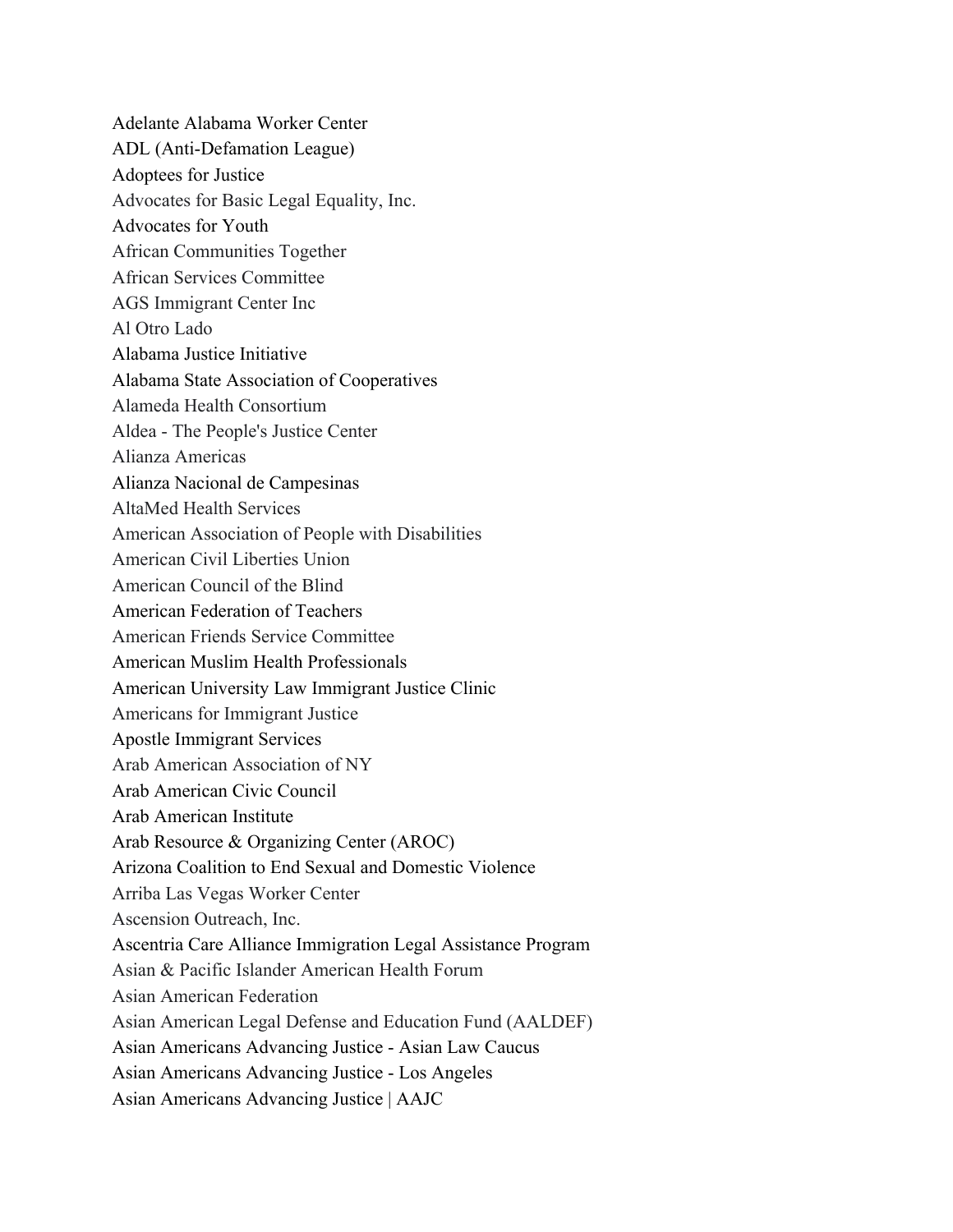Asian Americans for Equality Asian Community & Cultural Center Asian Counseling and Referral Service Asian Family Center Asian Pacific American Labor Alliance, AFL-CIO Asian Pacific Institute on Gender-Based Violence Asian Pacific Islander Coalition - Spokane Chapter Asian Pacific Islander Coalition of Washington Asian Real Estate Association of America (AREAA) ASISTA Association of Asian Pacific Community Health Organizations Association of Farmworker Opportunity Programs Autistic Self Advocacy Network Ayuda Bend the Arc: Jewish Action Bet Tzedek Legal Services Black and Pink Black Lives Matter Hudson Valley BlackLine Border Crit Institute BPSOS Center for Community Advancement Bread for the World BU Law Immigrants' Rights and Human Trafficking Program Buddhist Global Relief Buen Vecino Building Bridges California Association of Food Banks California Coverage & Health Initiatives California Immigrant Policy Center California Immigrant Youth Justice Alliance California Pan-Ethnic Health Network California Partnership California Partnership to End Domestic Violence California Primary Care Association California WIC Association California Young Democrats Cameroon American Council Capital Area Immigrants' Rights (CAIR) Coalition Campesinos Sin Fronteras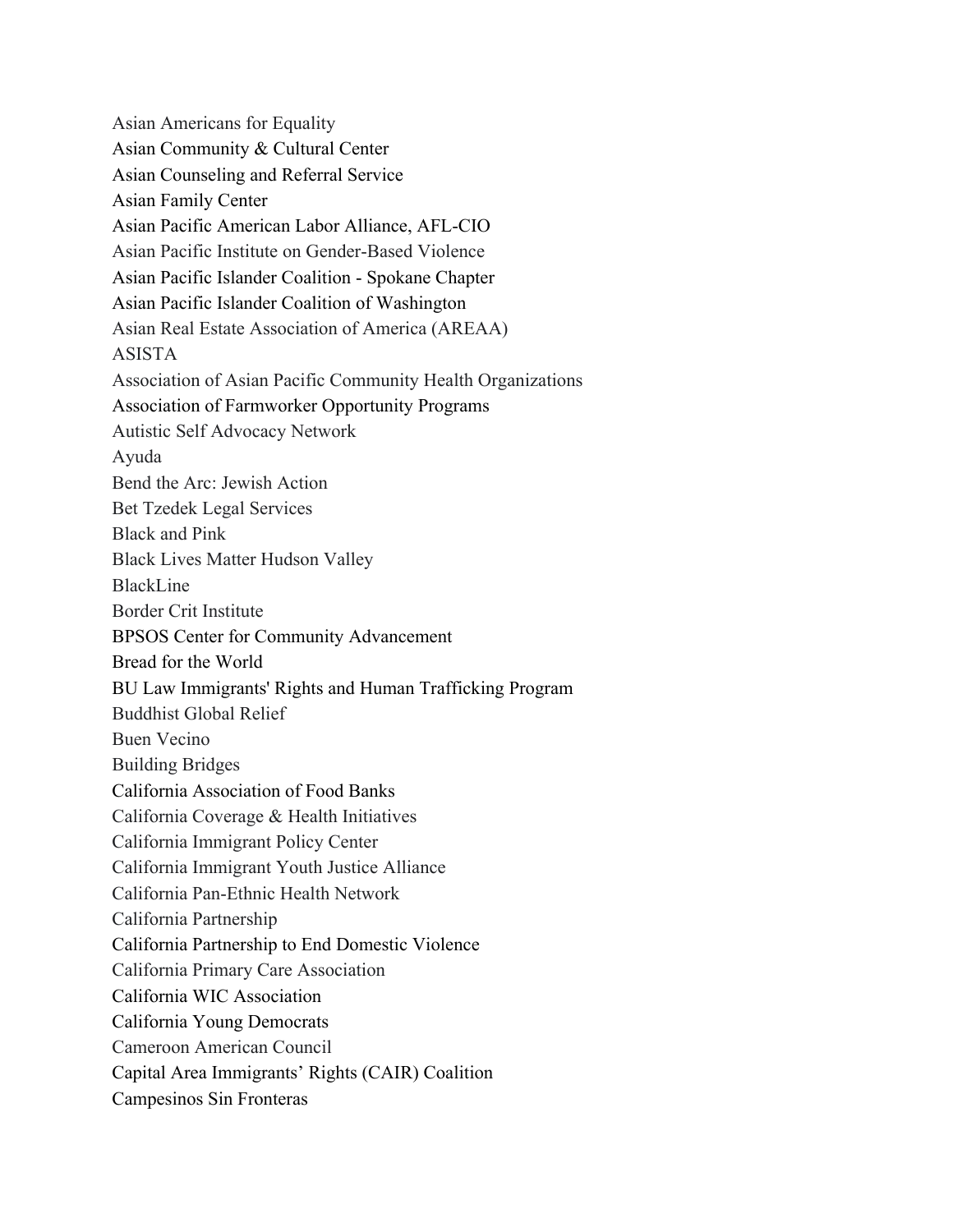**CARECEN** 

CASA

Casa de Esperanza: National Latin $\omega$  Network for Healthy Families and Communities Casa San Jose Catalyst Miami Catholic Migration Services Center for Disability Rights Center for Employment Training Center for Health Progress Center for Independence of the Disabled, NY Center for Law and Social Policy (CLASP) Center for Popular Democracy Center for Public Policy Priorities Center for Safety and Change Center for Victims of Torture Central American Legal Assistance Central American Resource Center - of California Central American Resource Center (CARECEN SF) Central American Resource Center (CARECEN-LA) Central Valley Immigrant Integration Collaborative (CVIIC) Central Valley Partnership Centro Binacional para el Desarrollo Indigena Oaxaqueño Centro de los Derechos del Migrante, Inc. Centro Legal de la Raza Centro Savila Chan Law Firm Chapman Law Firm Charlotte Center for Legal Advocacy Child Labor Coalition Children Now Children's Defense Fund Children's Defense Fund - New York Children's Defense Fund of Texas Children's HealthWatch Children's Law Center of Massachusetts Chinatown Manpower Project Chinese Progressive Association Chinese-American Planning Council Christ Church, Sparkill, NY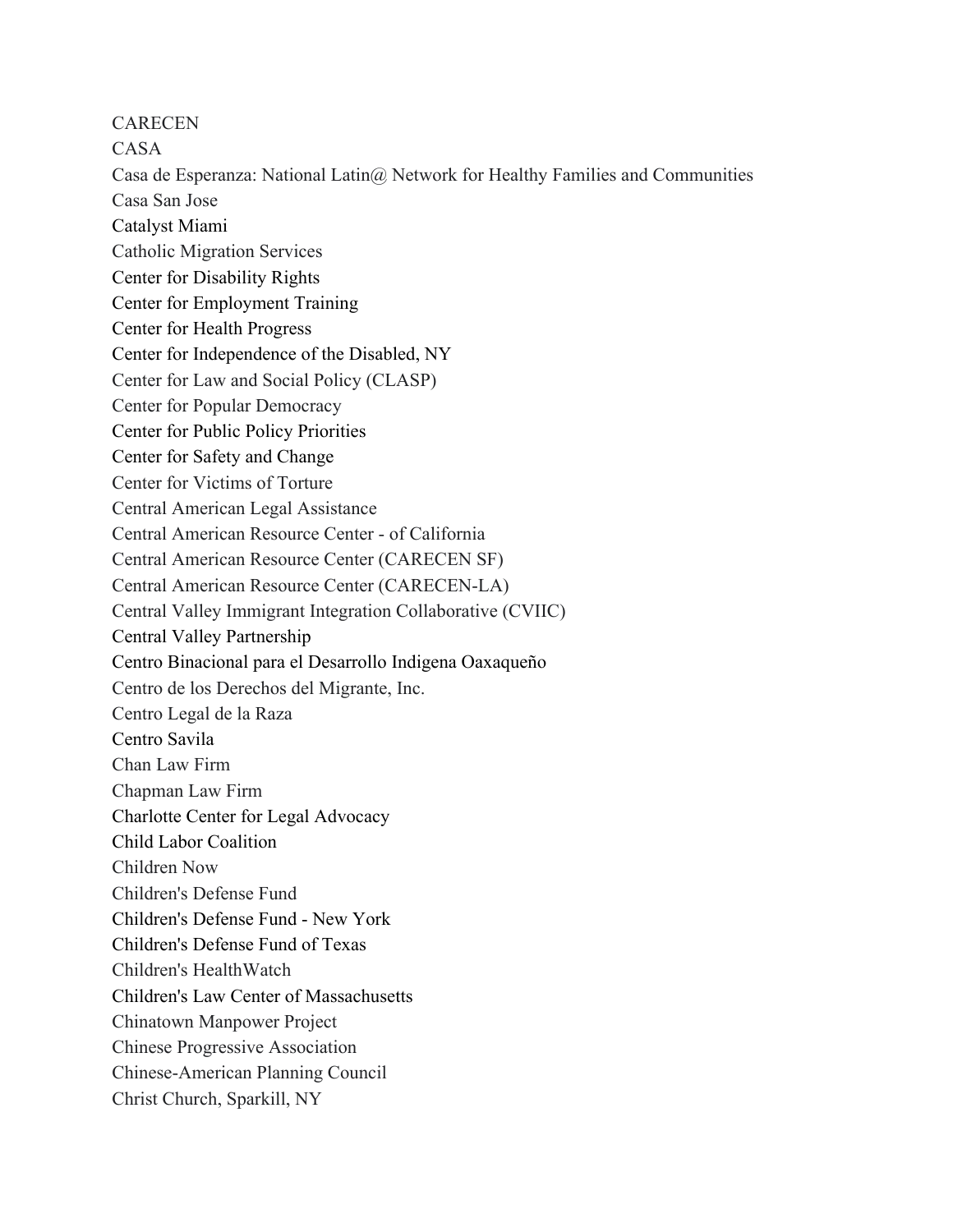Christian Reformed Church Office of Social Justice Chung Pak LDC Church of Saint Mary the Virgin, Times Square Church of the Ascension NYC Church World Service Circulo Hispanoamericano de Charleston Citizen Action of New York Citizens' Committee for Children of New York Civil Rights for Persons with Disabilities Legal Clinic CLEAN Carwash Campaign Clergy and Laity United for Economic Justice Cleveland Jobs with Justice Coachella Valley Immigrant Dignity Coalition Coalition for Asian American Children and Families Coalition for Humane Immigrant Rights (CHIRLA) Coalition on Human Needs **COFEM** Colorado Center on Law and Policy Colorado Fiscal Institute Colorado Immigrant Rights Coalition Colorado Latino Leadership Advocacy and Research Organization / CLLARO Columbia Law School Immigrants' Rights Clinic Columbia Legal Services Committee of Interns and Residents/SEIU CommonSpirit Health Community Action Board of Santa Cruz County, Inc. Community Catalyst Community Change Action Community Clinic Association of LA County Community College Consortium for Immigrant Education Community Health Network of Washington Community Health Plan of Washington Community Health Partnership of Santa Clara and San Mateo Counties Community Justice Exchange Community Justice Project Community Legal Services in East Palo Alto Community Legal Services of Philadelphia Community Refugee & Immigration Services Community Service Society of New York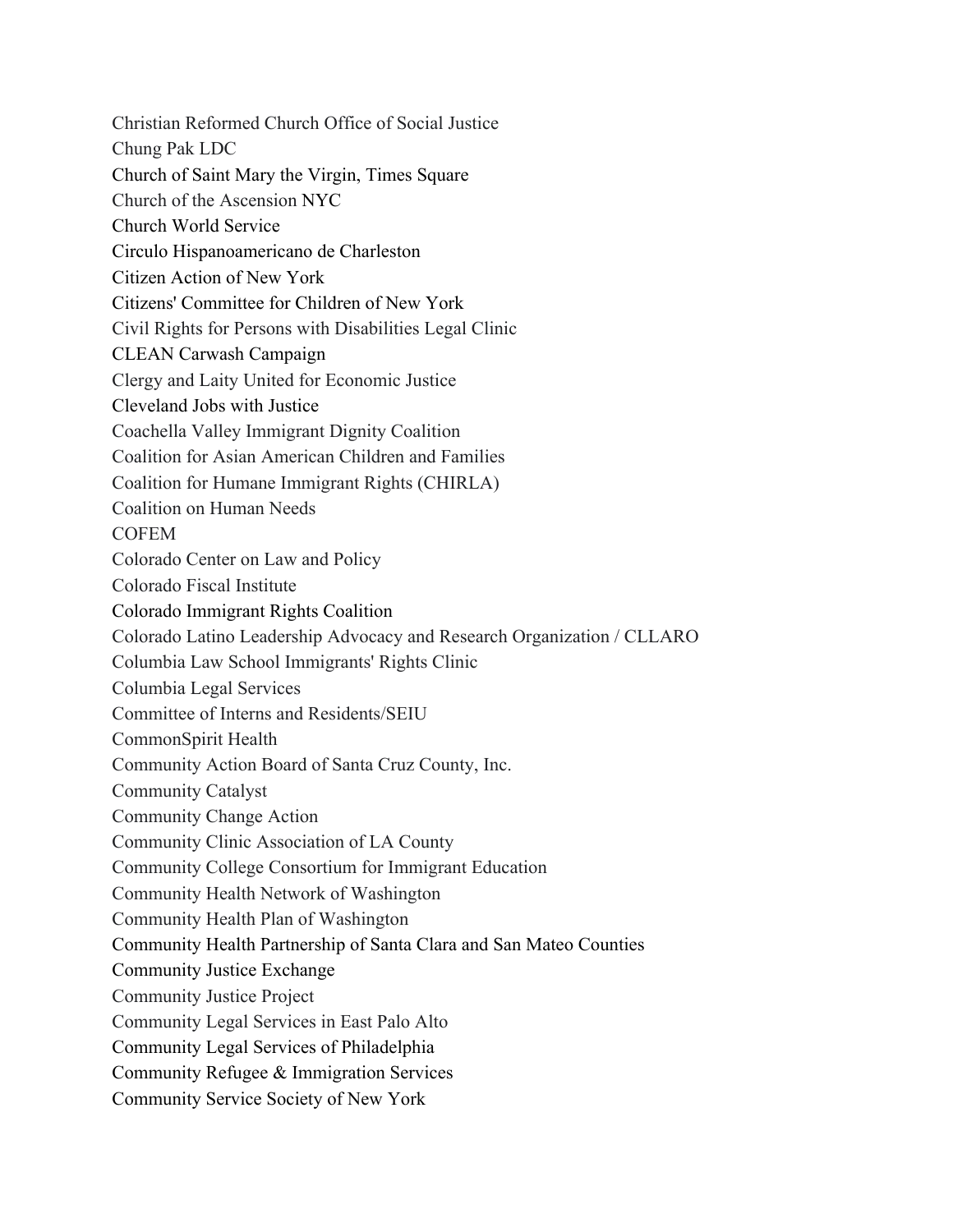Concerned Citizens of Tillery Conference of Major Superiors of Men Congregation Action Network Congregation of Our Lady of Charity of the Good Shepherd, U.S. Provinces Connecticut Legal Services, Inc. CT Students for a DREAM CURE (Clean Up the River Environment) CWA / WashTech Local 37083 De Novo Center for Justice and Healing Demand Progress Detention Watch Network Disability Rights Education & Defense Fund Disciples Refugee & Immigration Ministries Ditmas Civic Doctors for Camp Closure Domincan Development Center Dominican Sisters of Sinsinawa DOVE, Inc. Drug Policy Alliance East Harlem Health Outreach Partnership Economic Policy Institute Edu-Futuro El CENTRO de Igualdad y Derechos El Concilio Family Services El Dorado Community Health Centers El Pueblo, Inc. Empowering Pacific Islander Communities (EPIC) Encuentro End Domestic Abuse Wisconsin Enlace Comunitario Entre Hermanos Equal Justice Center Equal Rights Advocates Equality California Equality Labs Esperanza Immigrant Rights Project Families for Freedom Farmworker Association of Florida Farmworker Justice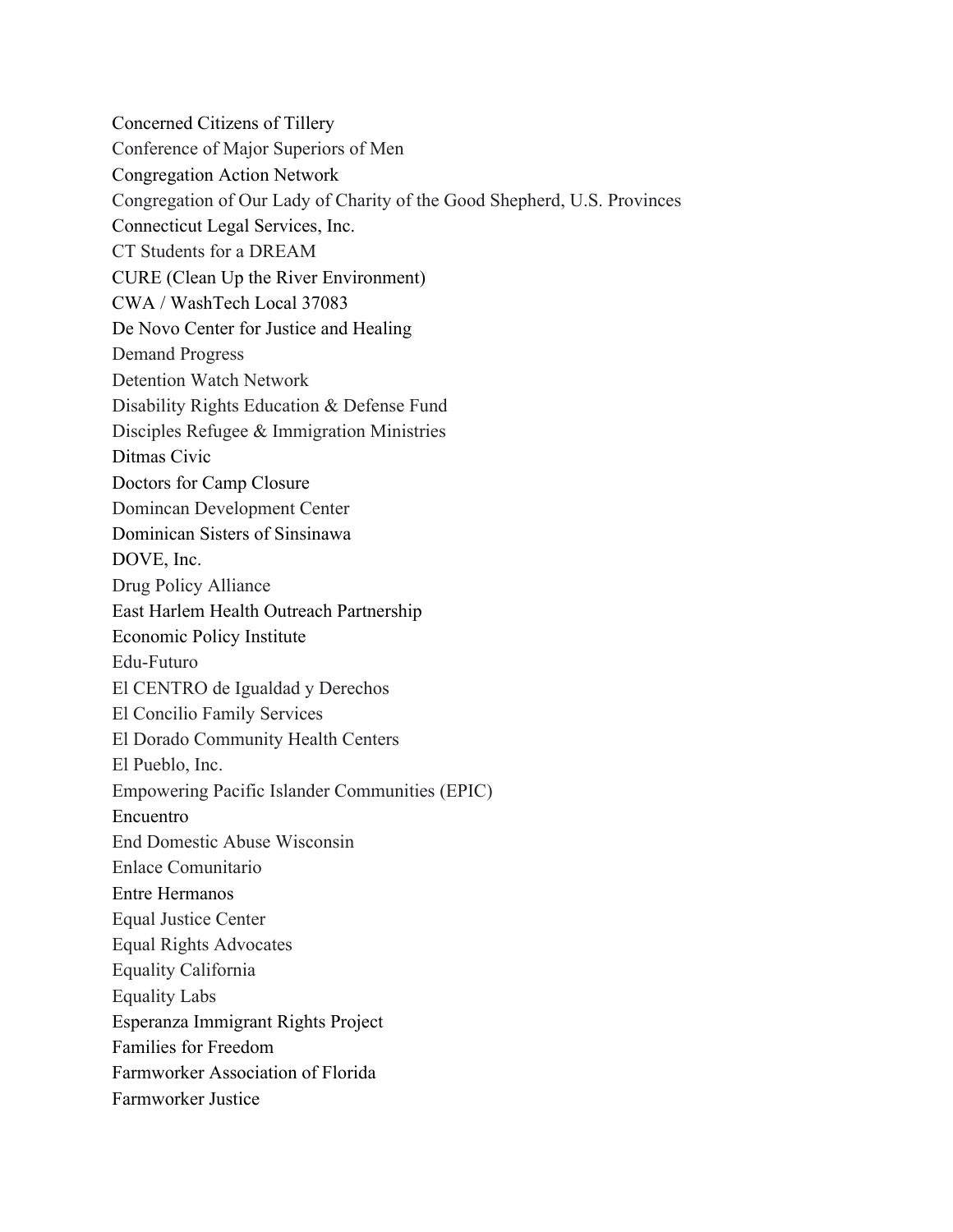First 5 California First 5 LA First 5 Marin Children and Families Commission First Focus Campaign for Children First Friends of NJ & NY Florida Council Against Sexual Violence Florida Immigrant Coalition Florida Institute for Community Studies (FICS) Florida Institute on Research and Education (FIRE) Florida Legal Services, Inc. Food Research & Action Center Fort Collins Community Action Network Freedom for Immigrants Freedom Network USA Fresno Barrios Unidos Friends Committee on National Legislation Friends of Human Rights Friends of the Earth Futures Without Violence Gardner Health Services Gender Violence Clinic, University of Maryland Carey School of Law Golden Valley Health Centers Greater Boston Legal Services Guichard, Teng, Portillo and Garrett Guttmacher Institute HarborCOV Health Care for All New York Health Care Voter Health Law Advocates **HealthPoint** Her Justice **HIAS** Hispanic Federation Hispanic Interest Coalition of Alabama Hispanics in Philanthropy Hmong American Partnership Hmong National Development Hope 4 Humanity, A Ministry of the Church at Spring Forest Horry County Democratic Party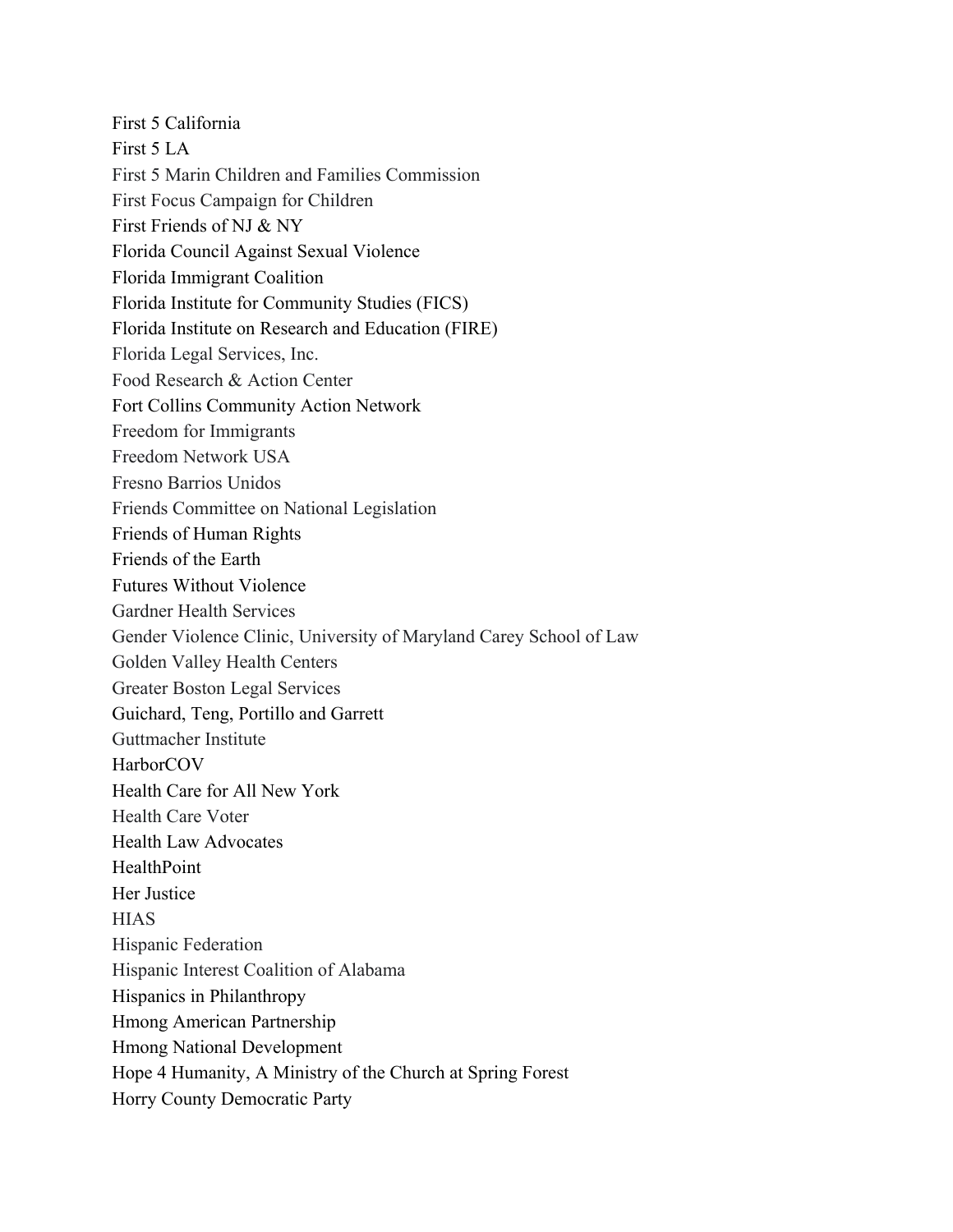Human Rights Advocates International (HRAI) Human Rights First Human Rights Initiative of North Texas Human Rights Watch Idaho Coalition Against Sexual & Domestic Violence IL Coalition Against Domestic Violence Illinois Coalition for Immigrants and Refugee Rights (ICIRR) Immigrant & Non-Citizen Rights Clinic - CUNY Law School Immigrant Defenders Law Center Immigrant Defense Advocates Immigrant Defense Project Immigrant Justice Clinic, University of Arizona College of Law Immigrant Justice Corps Immigrant Justice Idaho Immigrant Legal Advocacy Project Immigrant Legal Defense Immigrant Legal Resource Center Immigrant Rights Clinic at NYU School of Law Immigration Advocacy & Research Group, Inc. Immigration Center for Women and Children Immigration Hub Immigration Task Force IMPRINT Indian Health Center of Santa Clara Valley Indivisible Indivisible Charlottesville Inland Coalition for Immigrant Justice InnerCity Struggle Institute for Community Health Institute for Women's Policy Research Interfaith Assembly on Homelessness and Housing Interfaith Movement for Human Integrity International Community Health Services International Human Rights Law Clinic, American University, Washington College of Law International Institute of New England Iowa Coalition Against Domestic Violence Iowa Policy Project Iowa UMC Conference Board of Church and Society ISLA: Immigration Services and Legal Advocacy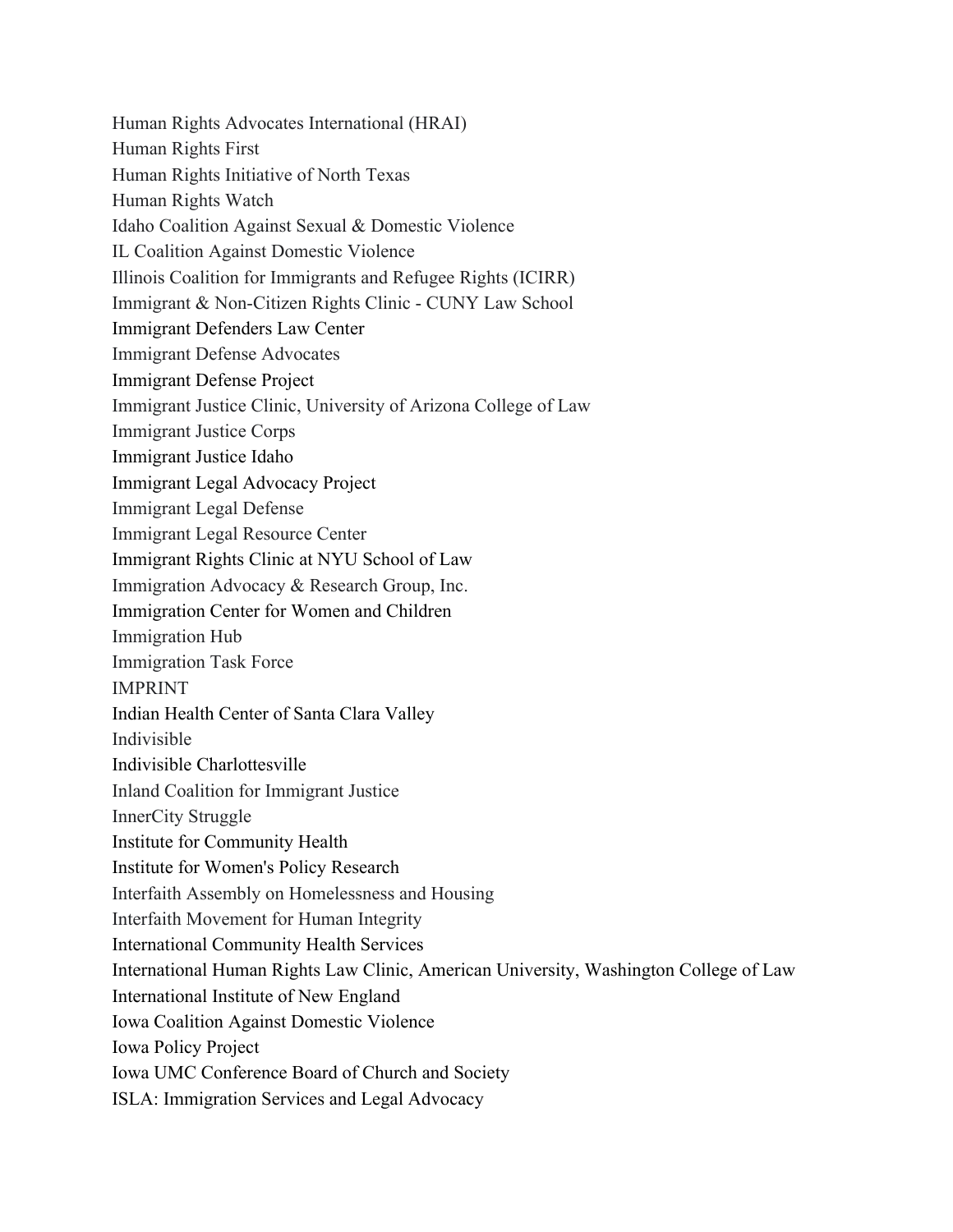Islamic Society of Baltimore (ISB) Japanese American Citizens League Javier G. Pineda, Professional Law Corp. Jewish Community Action Jewish Council for Public Affairs JFON Houston Jobs With Justice **Juntos** Just Futures Law Justice at Work Justice at Work (Pennsylvania) Justice For All Justice for Migrant Families WNY Justice for Migrant Women Justice for Our Neighbors Houston Justice for Our Neighbors-Michigan Justice in Aging Justice in Motion Kansas Coalition Against Sexual and Domestic Violence Kentucky Coalition for Immigrant and Refugee Rights Kentucky Equal Justice Center Kids Forward Kitsap Immigrant Assistance Center KIWA (Koreatown Immigrant Workers Alliance) Korean Community Center of the East Bay Korean Resource Center (KRC) La Raza Centro Legal La Resistencia LA Voice LAANE Lambda Legal Latin America Working Group Latino Coalition for a Healthy CA Latino Farmers of the Southeast Latino Policy Forum LatinoJustice PRLDEF Laundry Workers Center Law Office of Helen Lawrence Law Office of Isela Castaneda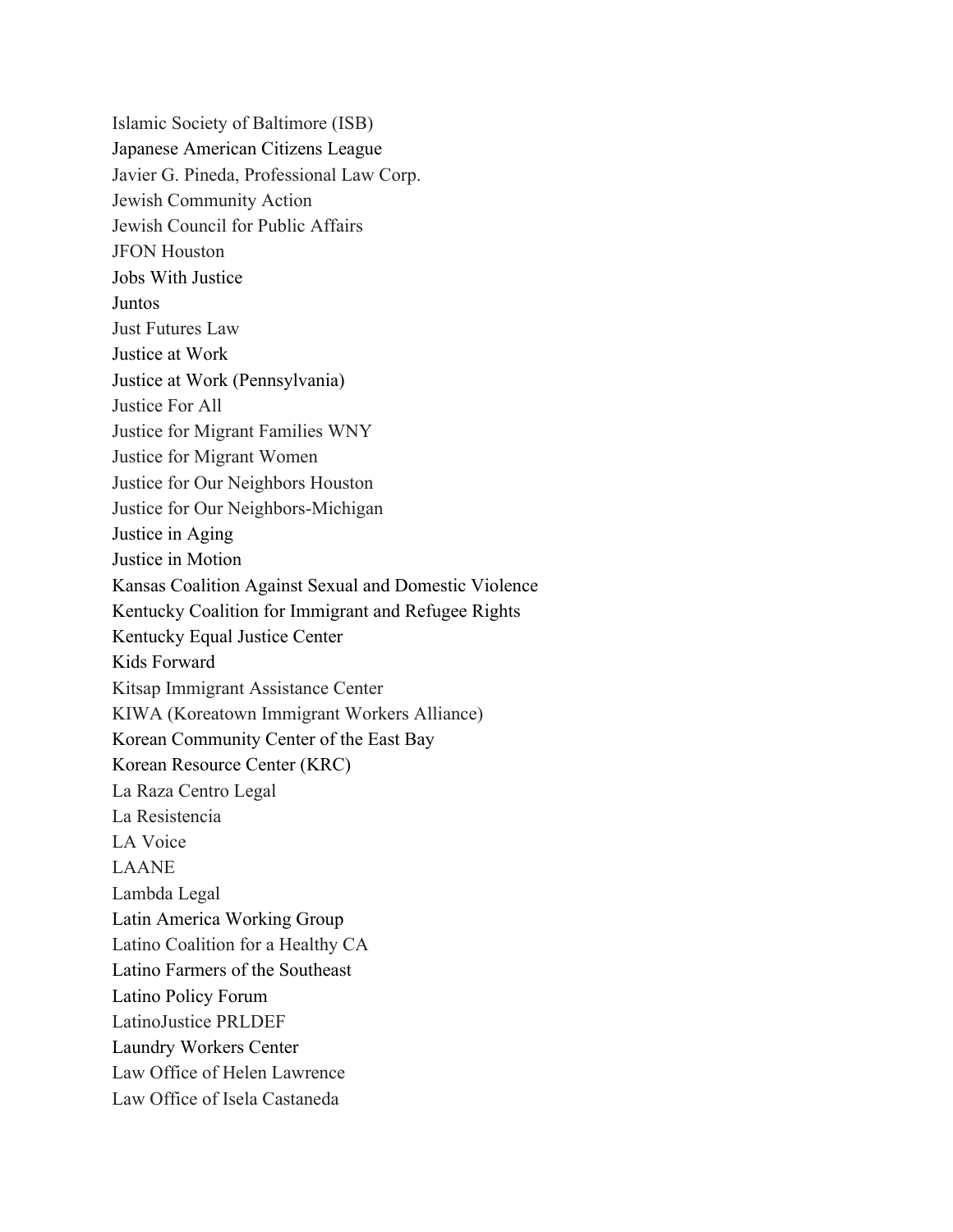Law Office of Kerry E McGrath Law Office of Stephanie Nodine, LLC Leadership Conference on Civil and Human Rights League of Women Voters of the United States Legal Aid at Work Legal Aid Justice Center Legal Aid Society of Metropolitan Family Services Legal Aid Society of San Mateo County Legal Link Lights for Liberty Lila LGBTQ Inc. Long Beach Immigrant Rights Coalition Los Angeles Center for Law and Justice Los Angeles LGBT Center Los Angeles Regional Food Bank Louisiana Budget Project Lowcountry Immigration Coalition Lutheran Immigration and Refugee Service Maine Business Immigration Coalition Maine Coalition to End Domestic Violence Maine Equal Justice Make the Road New York MALDEF Maple City Health Care Center Massachusetts Immigrant and Refugee Advocacy Coalition Massachusetts Law Reform Institute Maternal and Child Health Access Matthew 25/Mateo 25 Meadowlark Immigration PC Methodist Federation for Social Action, Iowa Chapter Metrowest Legal Services Mi Familia Vota Michigan Immigrant Rights Center Michigan League for Public Policy Migrant and Immigrant Community Action Project Migrant Center for Human Rights Migrant Justice / Justicia Migrante Mijente Minnesota Budget Project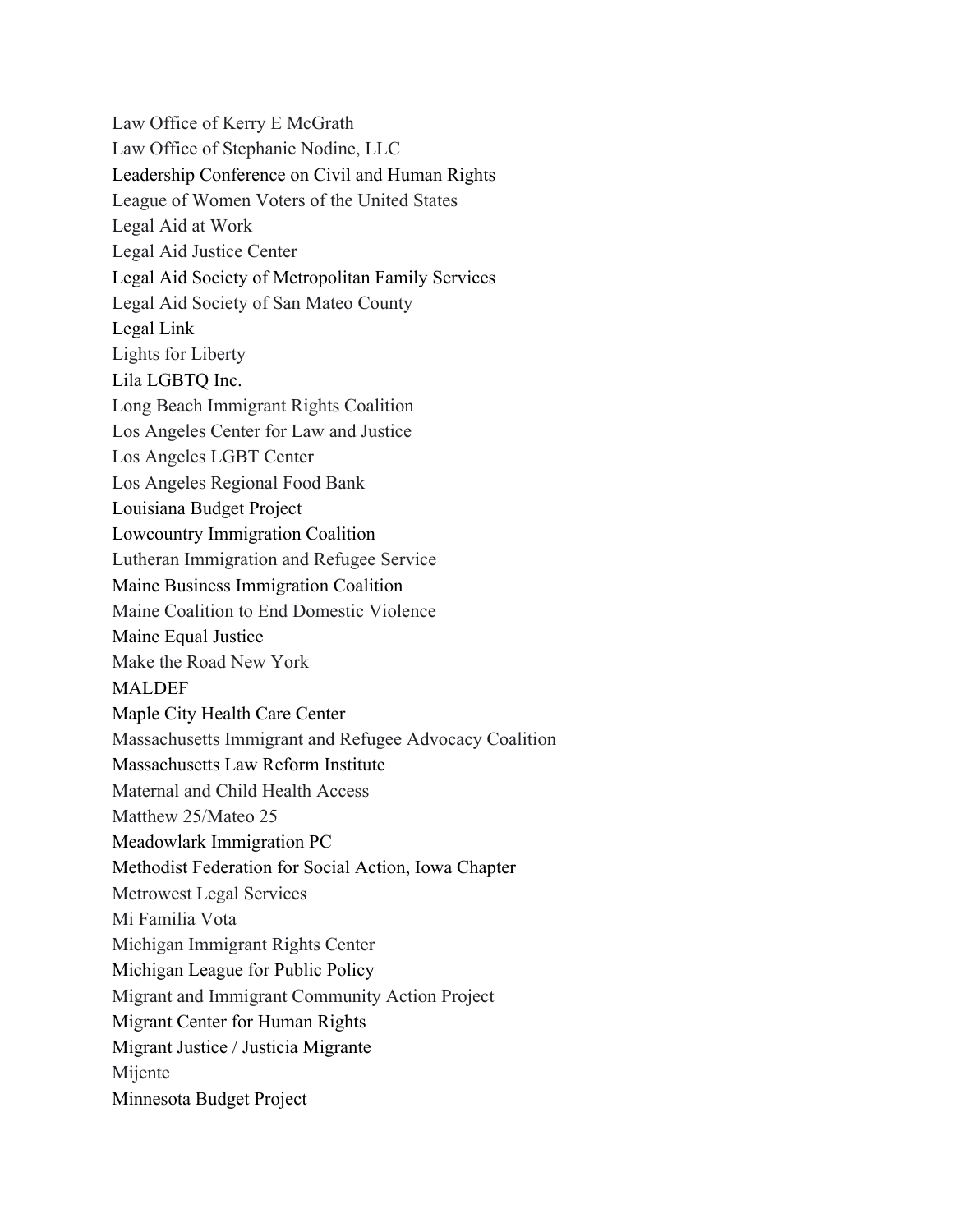Mirer Mazzocchi & Julien, PLLC Mixteco/Indigena Community Organizing Project MomsRising Monterey Bay Central Labor Council Mujeres Luchadoras Progresistas Multicultural Efforts to end Sexual Assault (MESA) Muslim American Society-Public Affairs and Civic Engagement Muslim Public Affairs Council Muslim Public Affairs Council (MPAC) Myrtle Beach Immigration Law Office NAKASEC Virginia National Advocacy Center of the Sisters of the Good Shepherd National Asian Pacific American Women's Forum (NAPAWF) National CAPACD - Coalition for Asian Pacific American Community Development National Center for Law and Economic Justice National Center for Lesbian Rights National Center for Transgender Equality National Coalition Against Domestic Violence National Coalition of Latinx with Disabilities National Consumers League National Council of Asian Pacific Americans National Council of Jewish Women National Domestic Violence Hotline National Domestic Workers Alliance National Employment Law Project National Employment Lawyers Association National Family Farm Coalition National Health Law Program National Immigrant Justice Center National Immigration Law Center National Immigration Project of the National Lawyers Guild National Korean American Service & Education Consortium (NAKASEC) National Latina Institute for Reproductive Health National Latino Farmers and Ranchers Trade Associaiton National LGBTQ Task Force Action Fund National Network for Immigrant & Refugee Rights National Network to End Domestic Violence National Partnership for New Americans National Partnership for Women & Families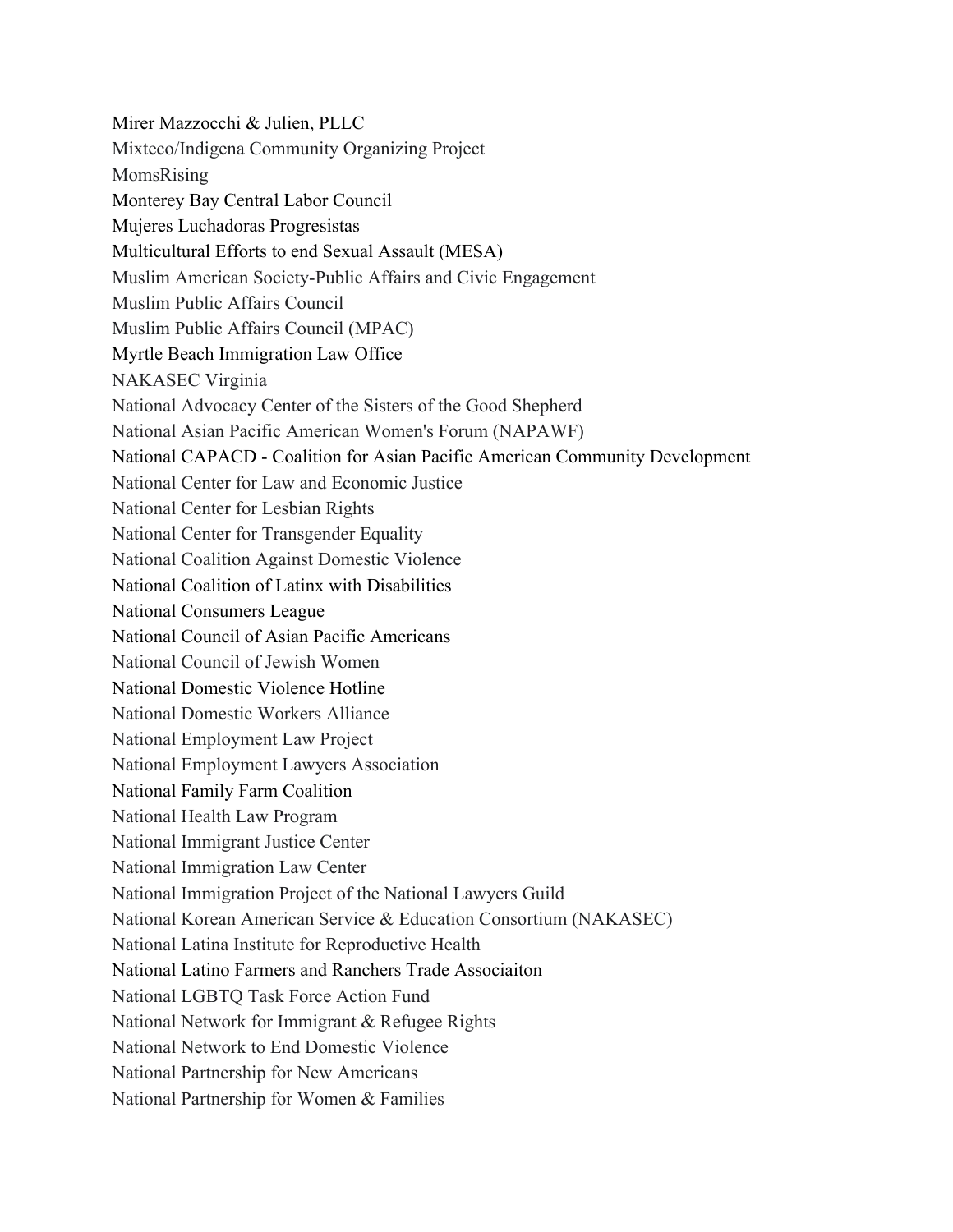National Skills Coalition National TPS Alliance National WIC Association National Women's Law Center National Young Farmers Coalition Navigate/Unidos MN NC Coaltion Against Sexual Assault Nebraska Appleseed Nebraska Coalition to End Sexual and Domestic Violence Neighborcare Health NETWORK Lobby for Catholic Social Justice Never Again Action - Los Angeles New American Economy New Haven Legal Assistance Association New Mexico Immigration Law Center New Sanctuary Coalition NYC New York Immigration Coalition New York Justice for Our Neighbors New York State Coalition Against Domestic Violence Next100 Niskanen Center North Carolina Justice Center North East Medical Services Northern Manhattan Coalition for Immigrant Rights (NMCIR) Northern Manhattan Improvement Corporation Northwest Harvest Northwest Health Law Advocates Northwest Immigrant Rights Project Northwest Philadelphia Immigrant Action and Mobilization (NWP I AM) Northwest Regional Primary Care Association Northwest Workers' Justice Project Nutrition First OCA - Asian Pacific American Advocates Occupy Bergen Center Ohio Domestic Violence Network Oklahoma Black Historical Research Project, Inc. OneAmerica **OneJustice** Open Immigration Legal Services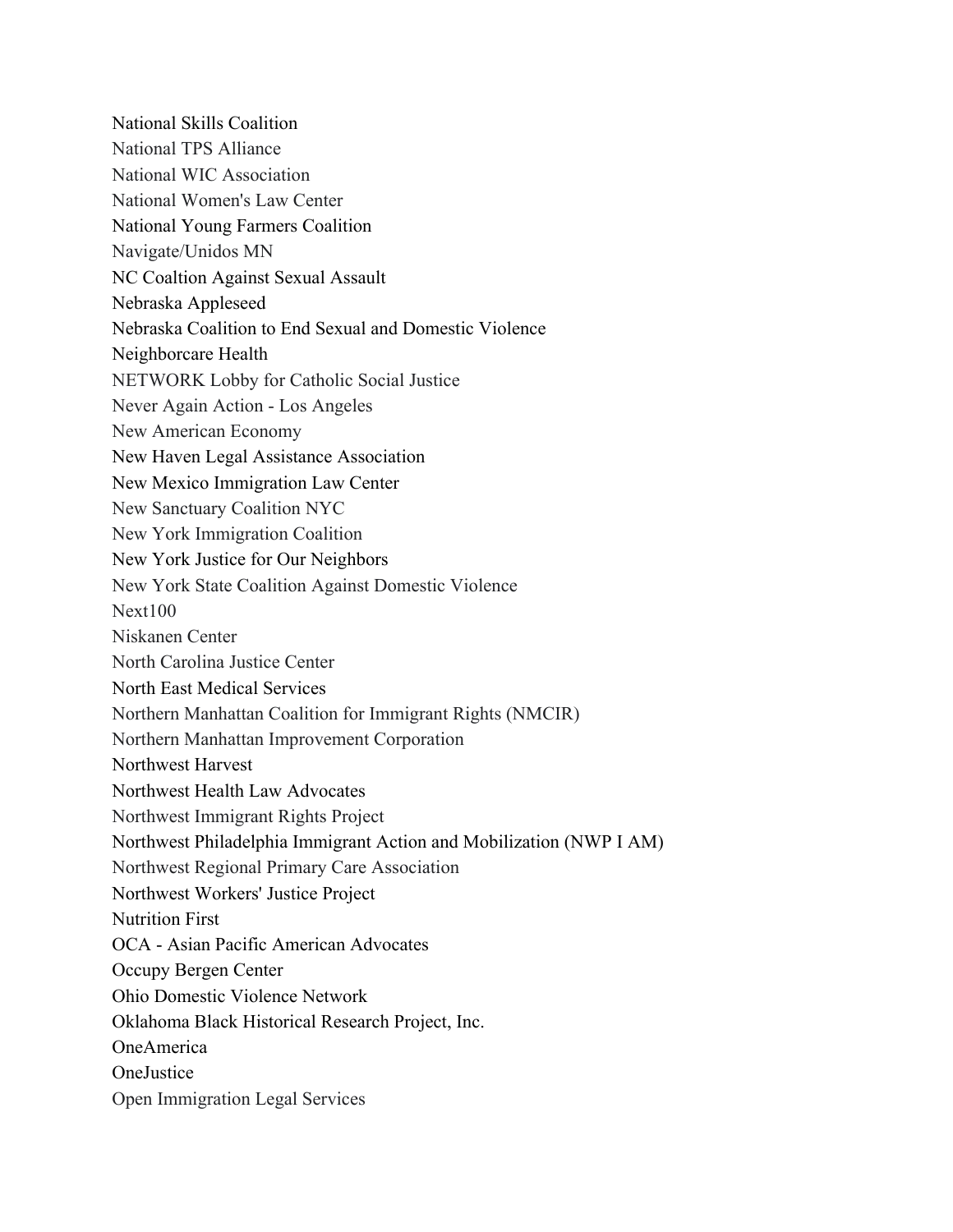Open MIC (Open Media and Information Companies Initiative) Operation Access Oregon Center for Public Policy Oregon Food Bank Oxfam America Pacific Islander National Caucus of United Methodists Pars Equality Center Partnership for the Advancement of New Americans PASOs PCUN, Oregon's Farmworker Union Pennsylvania Immigration and Citizenship Coalition Pangea Legal Services People Organized for Westside Renewal People's Parity Project Pereira Immigration Law Group Planned Parenthood Federation of America Poder Latinx Polaris Poligon Education Fund Pre-Health Dreamers Population Connection Action Fund Presidents' Alliance on Higher Education and Immigration Prevention Institute Promesa Boyle Heights Proteus, Inc. Public Counsel Public Law Center Quinnipiac University School of Law Clinic Quixote Center Rapid Response Network of Monterey County Rays of Freedom Rays of Freedom Non Profit Org RCHN Community Health Foundation Reformed Church of Highland Park Refugee & Immigrant Services Northwest Reimagine Spokane Reimbursement Strategies, LLC Resilience Orange County Restaurant Opportunities Centers (ROC) United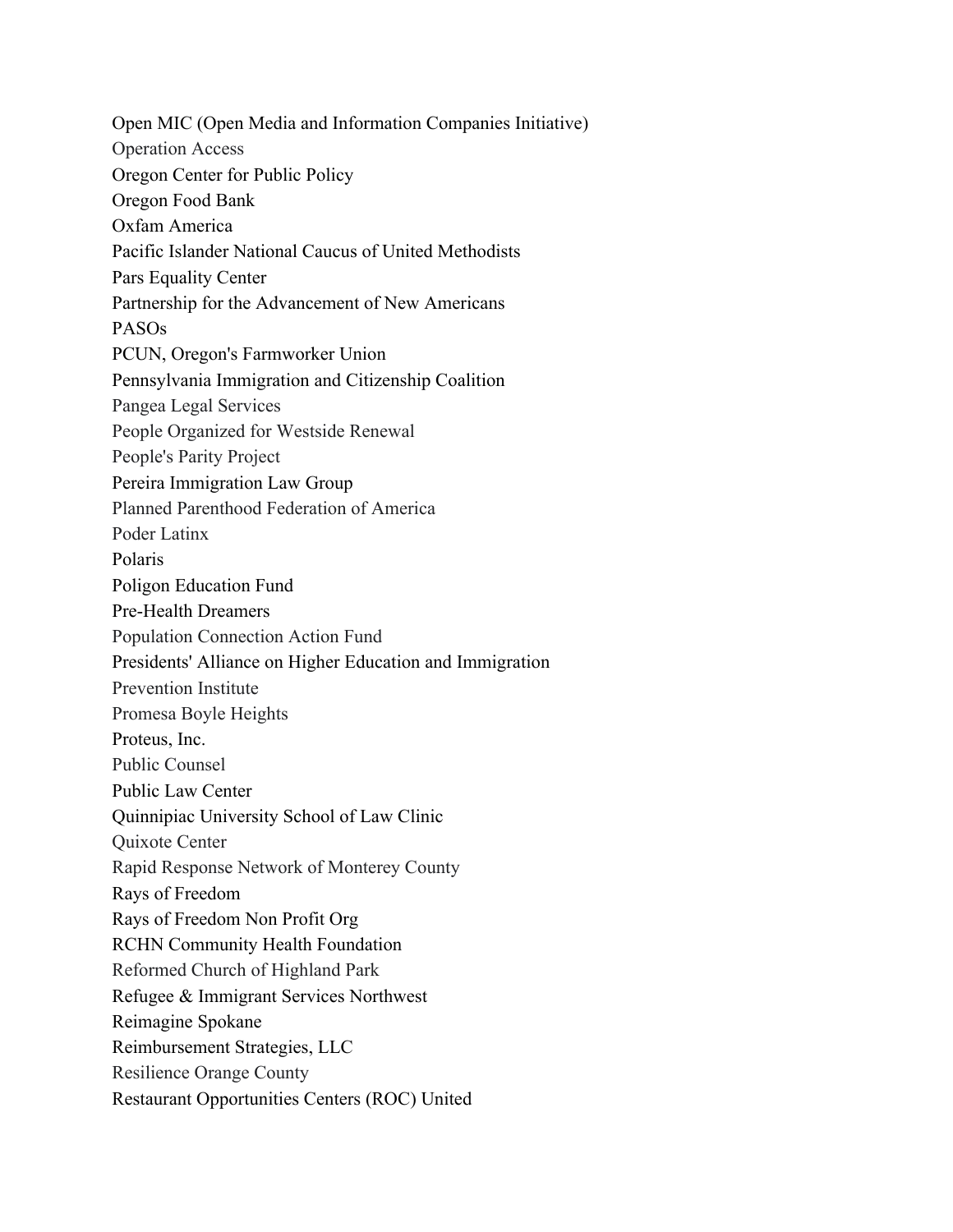**RESULTS** Reviving the Islamic Sisterhood for Empowerment Rhode Island KIDS COUNT Rian Immigrant Center Rockland Immigration Coalition Rural & Migrant Ministry Rural Advancement Fund Rural Coalition Rural Development Leadership Network Sacramento Food Bank & Family Services Safe Harbor Law, LLC Safe Horizon Safe Passage Project Saint Andrew's Episcopal Church, New Paltz Saint Bartholomew's Church in the City of New York Sakhi for South Asian Women San Francisco Community Clinic Consortium Sanctuary DMV Santa Fe Dreamers Project School Health Clinics of Santa Clara County Sea Mar Community Health Centers Seattle University School of Law Gender Violence Immigration Clinic SEIU Colorado SEIU- United Service Workers West Service Employees International Union (SEIU) Shriver Center on Poverty Law Silver State Equality-Nevada SIREN (Services, Immigrant Rights & Education Network) Sisters of Mercy of the Americas Justice Team Snohomish APIC Sojourners Solid Ground Washington Sound Vision Foundation South Asian Americans Leading Together South Carolina Appleseed Legal Justice Center South Texas Human Rights Center Southeast Asia Resource Action Center (SEARAC) Southeast Immigrant Rights Network (SEIRN)

Southern Poverty Law Center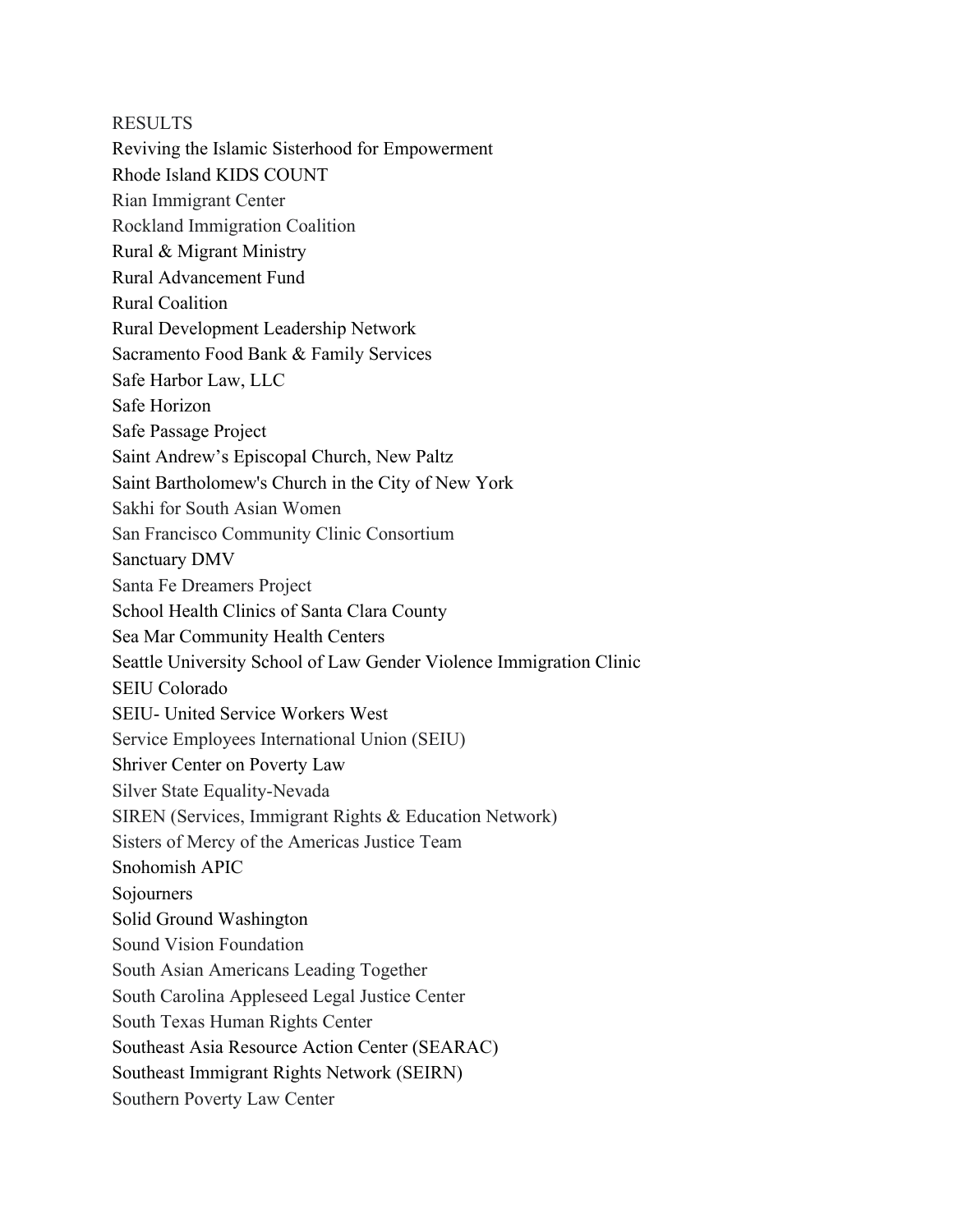Southwest Environmental Center

Southwestern Law School Removal Defense Clinic and Pro Bono Removal Defense Program SparkAction

SPEAN Rajana

- St. Augustine's Episcopal Church
- St. Bartholomew's Church, Manhattan
- St. Francis Community Services
- St. James' Church
- St. John's Wilmot Episcopal Church
- St. Mark's Church in-the-Bowery

St. Mark's Episcopal Church, Mt. Kisco, NY

Statewide Poverty Action Network (WA)

Still Waters Anti-trafficking Program

Street Level Health Project

Subcontinental Drift

SYL Foundation

T'ruah: The Rabbinic Call for Human Rights

Tahirih Justice Center

TakeRoot Justice

Tash

Tax March

Tennessee Immigrant and Refugee Rights Coalition

Texas Organizing Project

The Advocates for Human Rights

The Asian American Legal Defense and Education Fund

The Buddhist Council of New York

The Cal-Pac Conference of the United Methodist Church

The Children's Partnership

The Community Law Office

The Economic Progress Institute

The Florence Immigrant & Refugee Rights Project

The French Church du Saint Esprit

The Greater Portland Immigrant Welcome Center

The Children's Partnership

The Daniel Initiative Set Project

The Greenlining Institute

The Interfaith Center of New York

The International Rescue Committee

The Korean American Family Service Center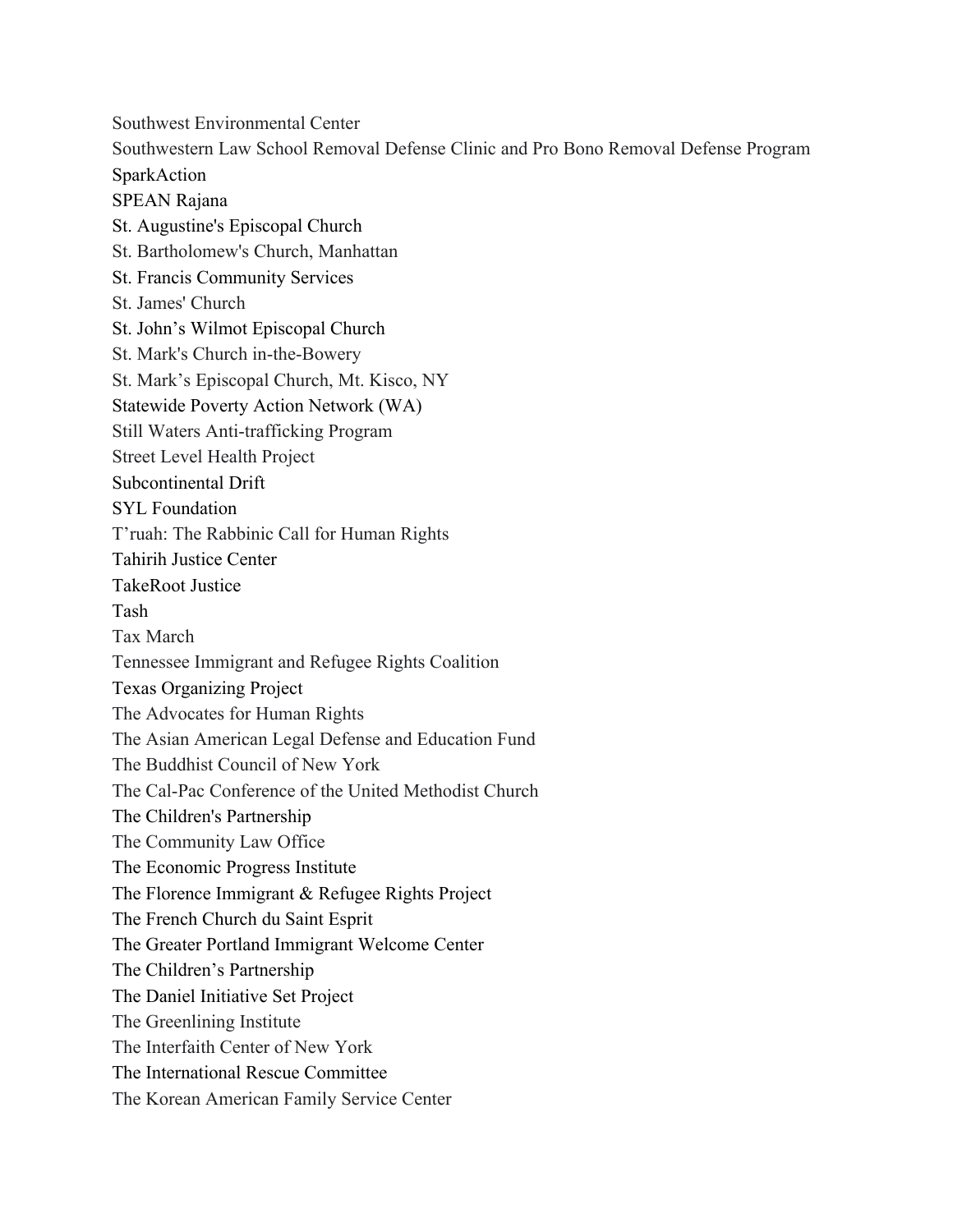The Legal Aid Society The Legal Project The New York Board of Rabbis The Second Step, Steps to Justice Legal Office The Sikh Coalition The Tiyya Foundation The United Methodist Church - General Board of Church and Society The Women's Law Center of Maryland TODEC Legal Center TPS Committee of Nevada Transformations CDC Treatment Action Group Tri-Cities Community Health Trinity Church Wall Street Trinity Las Americas UMC Tucson SURJ (Showing Up for Racial Justice) U.S. Committee for Refugees and Immigrants (USCRI) UC Davis Immigration Law Clinic UFW Foundation Ulster Immigrant Defense Network UMB Law & Social Work Services Program UNAVSA UndocuBlack Network UndocuHealth Advocates UnidosUS Union for Reform Judaism Union Theological Seminary Unitarian Universalist Service Committee UNITE HERE United Way of King County United We Dream Unity Health Care University of Maryland Carey Immigration Clinic University of Maryland Carey School of Law Medical-Legal Partnership Clinic University of Maryland Environmental Law Clinic University of Maryland School of Law Criminal Defense Clinic University of Maryland, Carey School of Law Low Income Taxpayer Clinic University of Miami School of Law, Human Rights Clinic UNO Immigration Ministry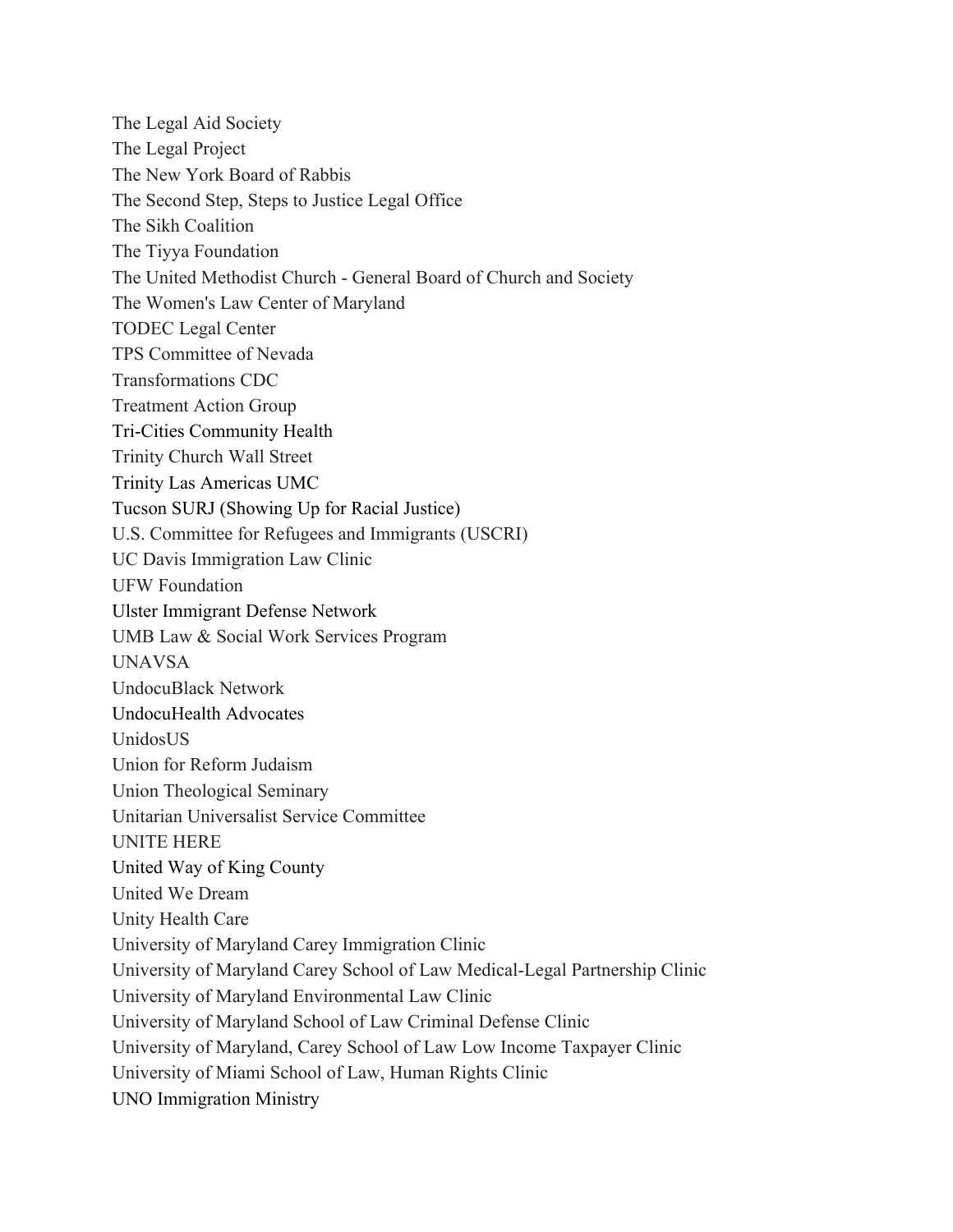Valley View Health Center V-Day/One Billion Rising Vermont Network Against Domestic and Sexual Violence Violence Free Colorado Violence Free Minnesota Violence Intervention Program, Inc. Virginia Coalition for Immigrant Rights Virginia Coalition of Latino Organizations Virginia Interfaith Center for Public Policy Vision y Compromiso Voices for Progress Voices for Utah Children Wage Justice Center Washington Food Coalition Washington Immigrant Solidarity Network Washington State Anti-Hunger & Nutrition Coalition Washington State Budget & Policy Center WeCount! Welcome Back Initiative Wellington Avenue United Church of Christ Wilkes Legal, LLC William E. Morris Institute for Justice Wilson Immigration Win (formerly Women in Need) Wind of the Spirit Womankind Women of Color Network, Inc. Women's Employment Rights Clinic - Golden Gate University Worker Justice Center of New York Working Partnerships USA Workplace Justice Project at Loyola Law Clinic Worksafe World Education Services World Education, Inc. World Farmers Wyoming Coalition Against Domestic Violence and Sexual Assault Yakima Valley Farm Workers Clinic Yes